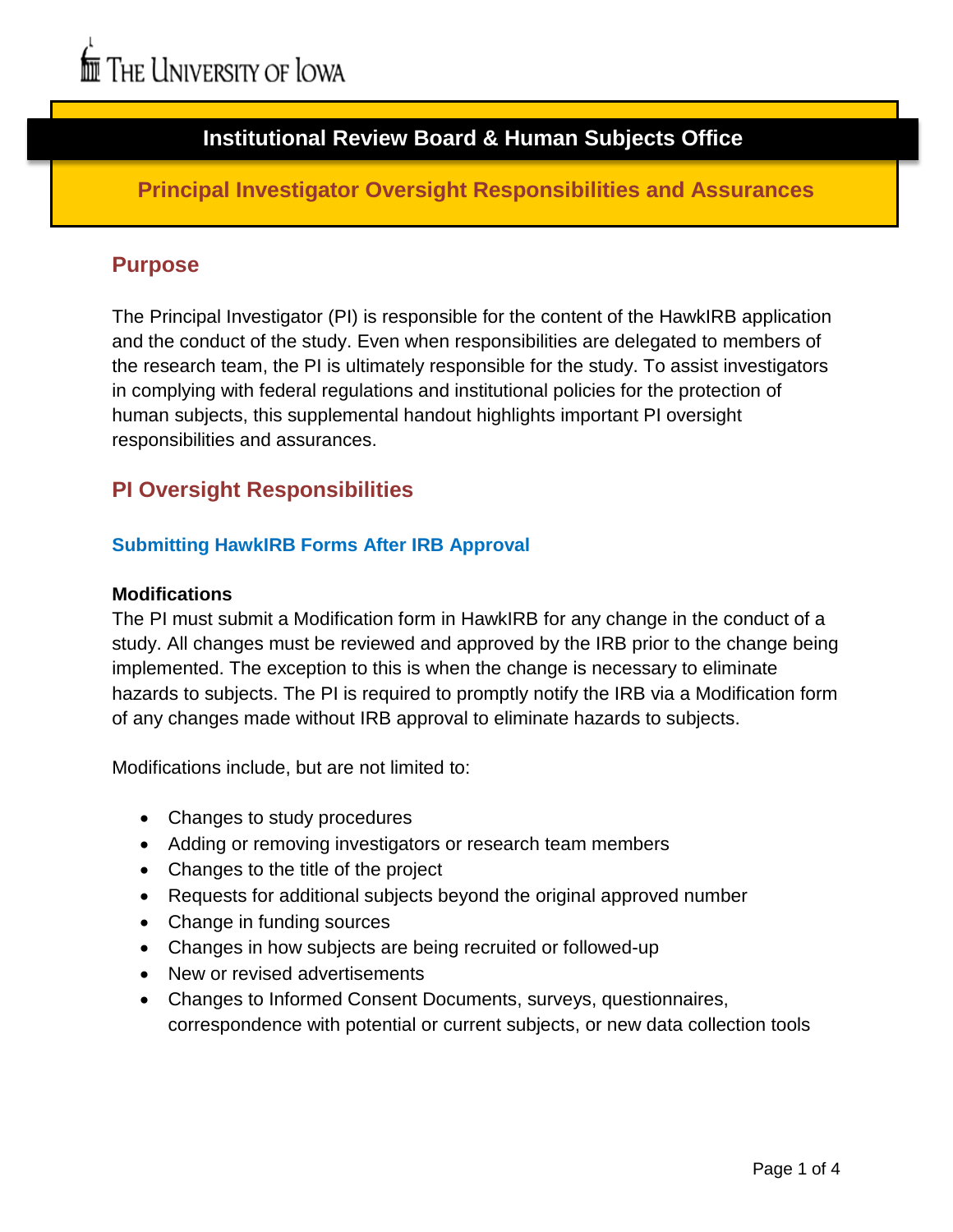#### **Continuing Reviews**

The PI must submit a Continuing Review form prior to 12:01 am on the date the approval for the study expires. The IRB is required to conduct a Continuing Review of all non-exempt research projects at intervals appropriate to the degree of risk, but not less than once a year.

### **Reportable Event Forms (REFs)**

REFs are the mechanism that the PI uses to self-report incidents in which IRB policies or federal regulations with respect to protection of human subjects in research were not followed or to report an unanticipated event.

### **Project Closure**

The PI must submit a Project Closure form when a study ends, is closed, canceled for any reason, or is prematurely completed. A Project Closure form serves as notification to the Human Subjects Office that IRB Continuing Review of the study is no longer needed. Once the HawkIRB application is closed, the PI may not work with any identifiable human subjects data collected for the project. Student PIs should consult with their faculty advisors before closing a project in HawkIRB.

#### **Record Keeping**

Every PI is required to maintain records of all correspondence relating to the use of human subjects in research. Copies of the HawkIRB application forms, notices of approval (stored in HawkIRB), and signed Informed Consent Documents must be maintained in the investigator's records. All records of human subject research are subject to inspection by federal authorities and the University of Iowa IRB. When leaving an institution, the PI should leave the signed consent documents at the institution where consent was obtained. Student PIs should consult with their faculty advisors and make arrangements with their departments regarding the storage of signed consent documents before leaving the UI. Faculty advisors must be informed of where signed consent forms will be stored and are responsible for the records when the student PI leaves the UI.

Copies of all research records for studies that do not involve protected health information must be kept for at least three years after the close of the study in HawkIRB.

### **Data Leaving the University of Iowa**

To transfer or take data collected at the UI to another institution, the PI should consult with their department and ensure that they have permission from the owner of the data to take the data. Depending on the nature of the data, the PI may also need to consult with the Clinical Trials Office (CTO) or the Division of Sponsored Programs (DSP).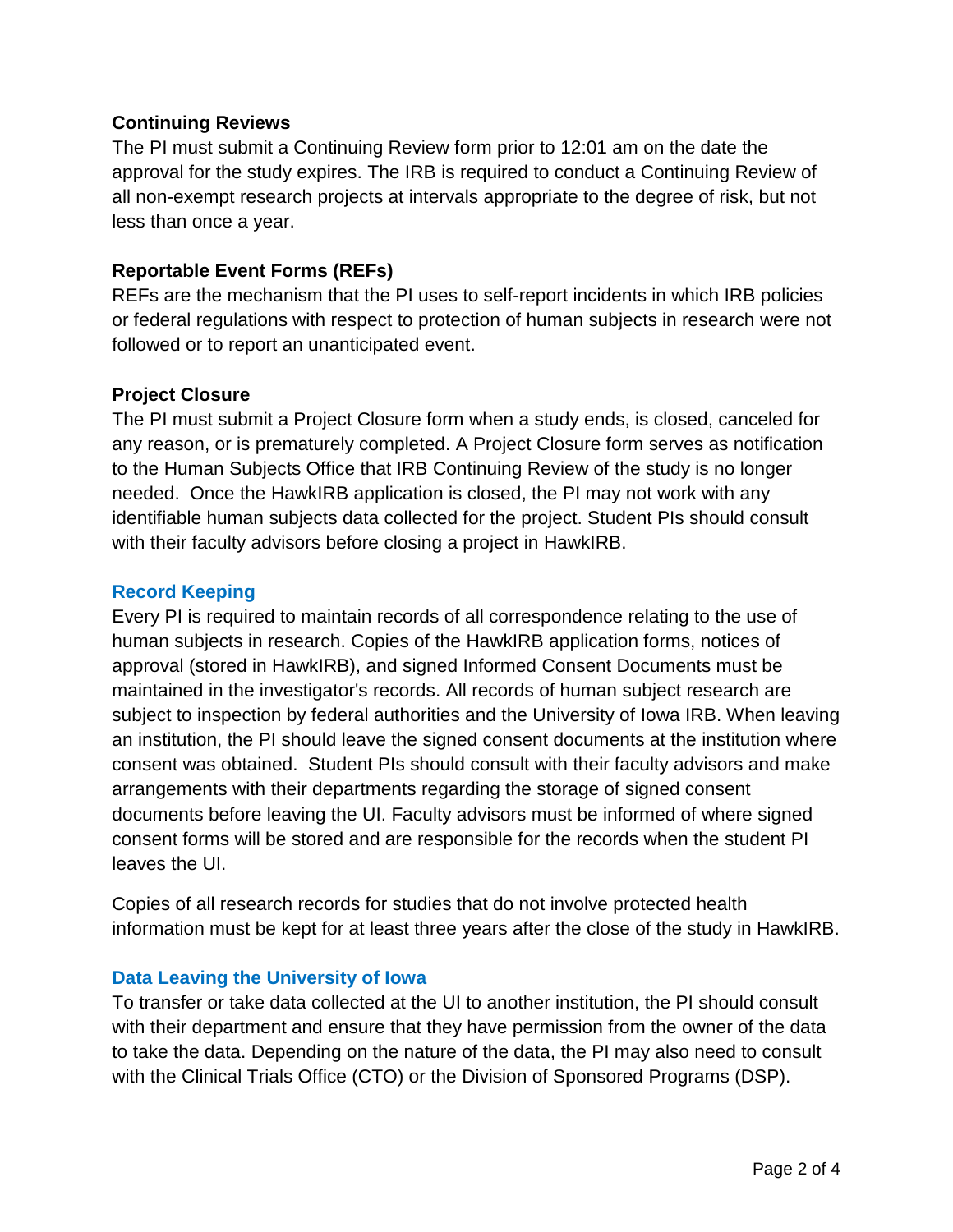The University of Iowa owns the primary research results generated from all research, development, and related activities conducted under its jurisdiction. Therefore, when a Principal Investigator (PI) plans to leave the University and wants to take the original data to the new institution, the transfer of the original data must proceed according to established guidelines.

# **PI Assurances**

When the New Project Application was submitted to the IRB, you as the PI signed an Assurance Document. The Assurance Document lists the agreements you make with the IRB about how you will oversee and conduct the research to protect human subjects.

#### *As PI, I assure that:*

- I ultimately responsible for the conduct of the study.
- I agree to comply with all applicable UI policies and procedures, and applicable federal, state and local laws.
- The HawkIRB application is consistent with proposal(s) submitted to external funding agencies (if applicable).
- The research will only be performed by qualified personnel.
- All persons assisting with the research are adequately informed about the protocol and their research-related duties and functions.
- I will not implement any changes in the approved IRB application, study protocol, or informed consent process without prior IRB approval (except in an emergency, if necessary to safeguard the well-being of a human participant).
- If unavailable to conduct this research personally, as when on sabbatical leave, I will arrange for another investigator to assume direct responsibility for the study. Either this person is named as another investigator in this application, or I will notify the IRB of such arrangements.
- I will obtain Continuing Review approval prior to 12:01 am on the date the approval for the study expires. I understand if I fail to apply for Continuing Review, approval